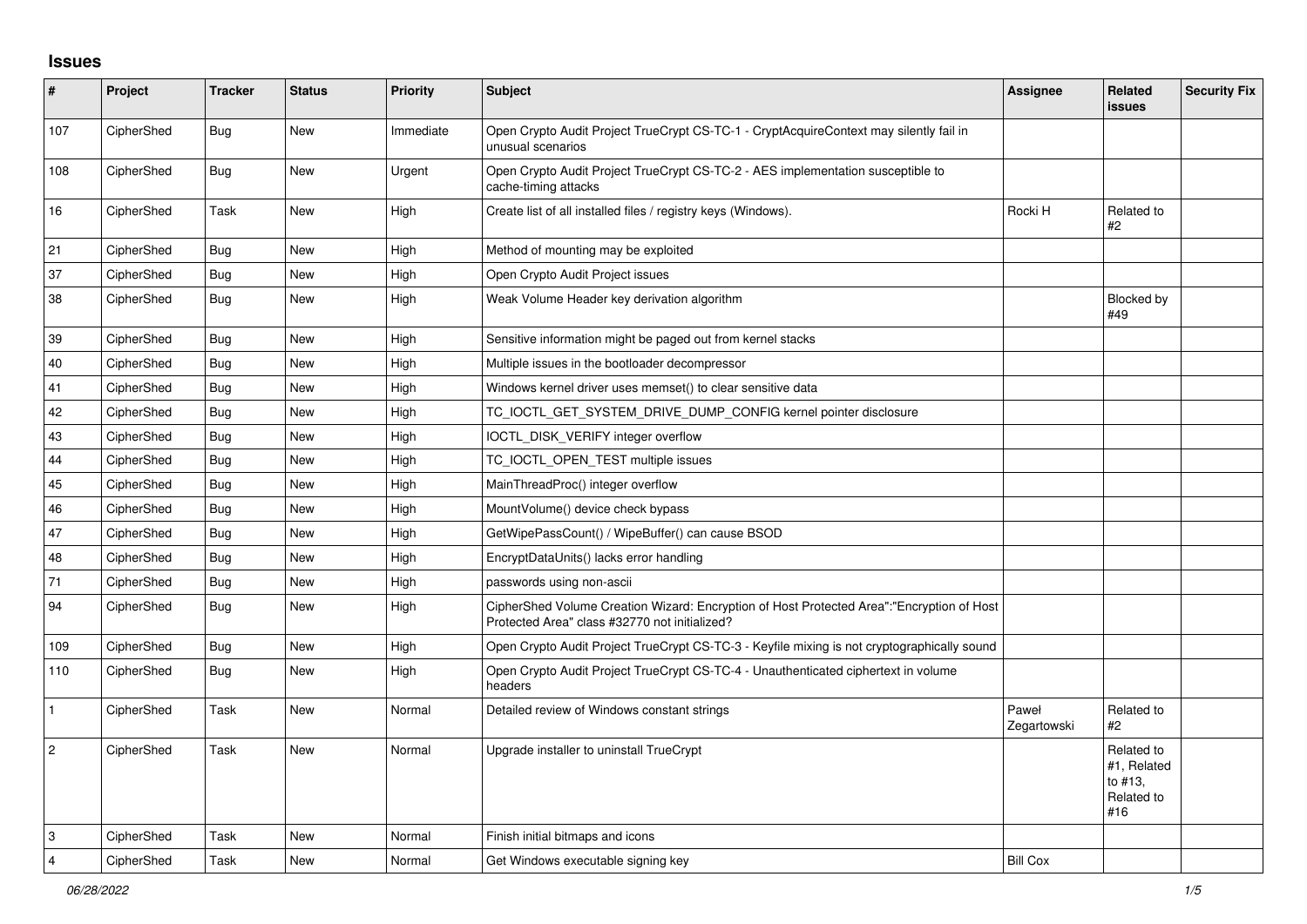| #              | Project    | <b>Tracker</b> | <b>Status</b> | <b>Priority</b> | Subject                                                    | Assignee                    | Related<br>issues | Security Fix |
|----------------|------------|----------------|---------------|-----------------|------------------------------------------------------------|-----------------------------|-------------------|--------------|
| $\mathbf 5$    | CipherShed | Task           | New           | Normal          | Linux build, installer, VM                                 | Kyle Marek                  | Related to<br>#50 |              |
| 6              | CipherShed | Task           | New           | Normal          | Windows build, installer, VM                               | <b>Bill Cox</b>             |                   |              |
| $\overline{7}$ | CipherShed | Task           | New           | Normal          | Mac build, installer, VM                                   | Jason Pyeron                |                   |              |
| 8              | CipherShed | Task           | New           | Normal          | Get graphics artist to work on artwork, icons              |                             |                   |              |
| 9              | CipherShed | Task           | New           | Normal          | Create check-list of features to be tested                 | Pier-Luc Caron<br>St-Pierre |                   |              |
| 13             | CipherShed | Task           | New           | Normal          | List of all version numbers                                | Rocki H                     | Related to<br>#2  |              |
| 14             | CipherShed | <b>Bug</b>     | New           | Normal          | Fixes urls in ui (/applink? links)                         |                             | Related to<br>#25 |              |
| 15             | CipherShed | Task           | New           | Normal          | Create Gnu Info page                                       | Eugene Wang                 | Related to<br>#12 |              |
| 17             | CipherShed | Task           | New           | Normal          | Create debian packaging                                    |                             |                   |              |
| 18             | CipherShed | Task           | New           | Normal          | Create rpm packaging                                       |                             |                   |              |
| 19             | CipherShed | Task           | New           | Normal          | Create pkgbuild for arch                                   |                             |                   |              |
| $20\,$         | CipherShed | Task           | New           | Normal          | Create dmg for os x                                        |                             |                   |              |
| 24             | CipherShed | Task           | New           | Normal          | Add Windows 8 / Server 2012                                | Rocki H                     |                   |              |
| 25             | CipherShed | Task           | New           | Normal          | Broken applinks                                            |                             | Related to<br>#14 |              |
| 26             | CipherShed | Bug            | New           | Normal          | Large External Drive Support on Mac (>512byte sector size) |                             |                   |              |
| 23             | CipherShed | <b>Bug</b>     | New           | Normal          | Windows 8 / 8.1 Fast Startup                               | Rocki H                     |                   |              |
| 31             | CipherShed | <b>Bug</b>     | New           | Normal          | there is duplicate code for password character checking    | Jason Pyeron                | Related to<br>#30 |              |
| 32             | CipherShed | Feature        | New           | Normal          | truecrypt.ch ideas thread                                  |                             |                   |              |
| 33             | CipherShed | Feature        | New           | Normal          | windows comamnd line volume creation                       |                             |                   |              |
| 34             | CipherShed | Feature        | New           | Normal          | windows mount point support                                |                             | Related to<br>#60 |              |
| 36             | CipherShed | Feature        | New           | Normal          | support multiple actors to open an encrypted volume        |                             |                   |              |
| 50             | CipherShed | Feature        | New           | Normal          | Linux FDE                                                  |                             | Related to<br>#5  |              |
| 57             | CipherShed | Feature        | New           | Normal          | Skein support                                              |                             |                   |              |
| 60             | CipherShed | Feature        | New           | Normal          | Enhanced UX - shell extension for container management     |                             | Related to<br>#34 |              |
| 61             | CipherShed | Feature        | New           | Normal          | optionally support TPM                                     |                             |                   |              |
| 62             | CipherShed | Feature        | New           | Normal          | Administrative Configuration for Enterprise IT             |                             |                   |              |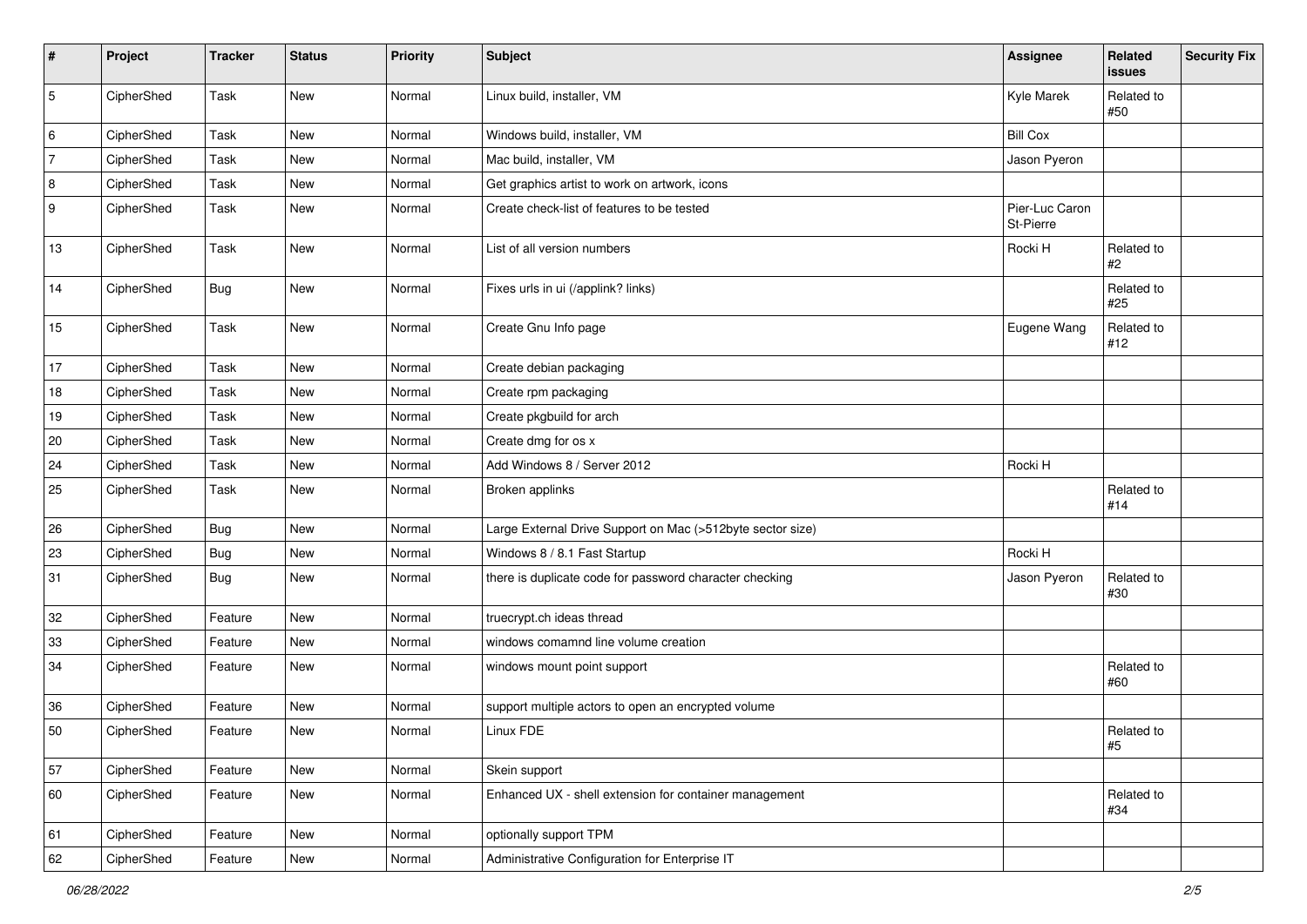| #   | Project    | <b>Tracker</b> | <b>Status</b> | <b>Priority</b> | <b>Subject</b>                                                                                           | <b>Assignee</b> | Related<br>issues | <b>Security Fix</b> |
|-----|------------|----------------|---------------|-----------------|----------------------------------------------------------------------------------------------------------|-----------------|-------------------|---------------------|
| 63  | CipherShed | <b>Bug</b>     | <b>New</b>    | Normal          | 64 bit gui on 64 bit systems                                                                             |                 | Related to<br>#65 |                     |
| 64  | CipherShed | Task           | New           | Normal          | Rewrite or remove LongReverse in Common/DIgcode.c                                                        |                 |                   |                     |
| 65  | CipherShed | Feature        | New           | Normal          | pure 64 bit version for windows                                                                          |                 | Related to<br>#63 |                     |
| 66  | CipherShed | Feature        | <b>New</b>    | Normal          | provide robust API for usermode interaction with kernel driver                                           |                 |                   |                     |
| 67  | CipherShed | Feature        | New           | Normal          | print a backup                                                                                           |                 |                   |                     |
| 70  | CipherShed | Feature        | New           | Normal          | track git info in build                                                                                  |                 |                   |                     |
| 72  | CipherShed | Bug            | New           | Normal          | The installation fails, but a message (from windows?) says it succeeds and asks if you want<br>to reboot |                 |                   |                     |
| 73  | CipherShed | <b>Bug</b>     | New           | Normal          | Truecrypt icon showing in taskbar                                                                        |                 |                   |                     |
| 74  | CipherShed | <b>Bug</b>     | New           | Normal          | Hardcoded Build date in Help->About window                                                               |                 |                   |                     |
| 76  | CipherShed | Bug            | New           | Normal          | MakeSelfExtractingPackage used in CI cannot have dialog boxes                                            |                 |                   |                     |
| 78  | CipherShed | <b>Bug</b>     | New           | Normal          | update the ciphershed.org website, automatically                                                         |                 |                   |                     |
| 81  | CipherShed | Feature        | New           | Normal          | Decrypt System drive via commandline                                                                     |                 |                   |                     |
| 82  | CipherShed | Feature        | New           | Normal          | add sparse file detection to non-windows versions                                                        |                 |                   |                     |
| 83  | CipherShed | <b>Bug</b>     | New           | Normal          | deduplicate file names                                                                                   |                 |                   |                     |
| 84  | CipherShed | <b>Bug</b>     | New           | Normal          | wcsncpy is subject to buffer overflow                                                                    |                 |                   |                     |
| 85  | CipherShed | <b>Bug</b>     | New           | Normal          | Digcode.c is 9917 lines long, split it up                                                                |                 |                   |                     |
| 88  | CipherShed | <b>Bug</b>     | New           | Normal          | smart card support for containers                                                                        |                 |                   |                     |
| 89  | CipherShed | Feature        | New           | Normal          | Support the Common Criteria Collaborative Protection Profile for Full Disk Encryption                    |                 |                   |                     |
| 90  | CipherShed | Feature        | New           | Normal          | cipher setting preference file                                                                           |                 |                   |                     |
| 91  | CipherShed | Feature        | New           | Normal          | use linked libraries in kernel driver to isolate logical units and later support plugins                 |                 |                   |                     |
| 92  | CipherShed | Feature        | New           | Normal          | allow change of cipher/key on encrypted container without decrypting                                     |                 |                   |                     |
| 93  | CipherShed | Feature        | New           | Normal          | support "quick" encrypt for new media (especially flash/SSD)                                             |                 |                   |                     |
| 95  | CipherShed | Bug            | New           | Normal          | Platform/SystemException.h and Common/Exception.h define the same class/struct                           |                 |                   |                     |
| 96  | CipherShed | Feature        | New           | Normal          | installer to incorporate a post-installation quick-start wizard                                          |                 |                   |                     |
| 97  | CipherShed | Feature        | New           | Normal          | Suggestion 1 - Do not use unknown terminology                                                            | Niklas Lemcke   |                   |                     |
| 98  | CipherShed | Feature        | New           | Normal          | Suggestion 2 - Do not misuse native UI controls                                                          | Niklas Lemcke   |                   |                     |
| 102 | CipherShed | Feature        | New           | Normal          | support for serial console in bootloader                                                                 |                 |                   |                     |
| 111 | CipherShed | Bug            | New           | Normal          | ui does not show free drives below c: e.g. A: or B:                                                      | Niklas Lemcke   |                   |                     |
| 116 | CipherShed | <b>Bug</b>     | New           | Normal          | create an option for private/global volume mounting                                                      |                 |                   |                     |
| 99  | CipherShed | Feature        | New           | Normal          | Suggestion 3-Separate required and optional input parameters                                             |                 |                   |                     |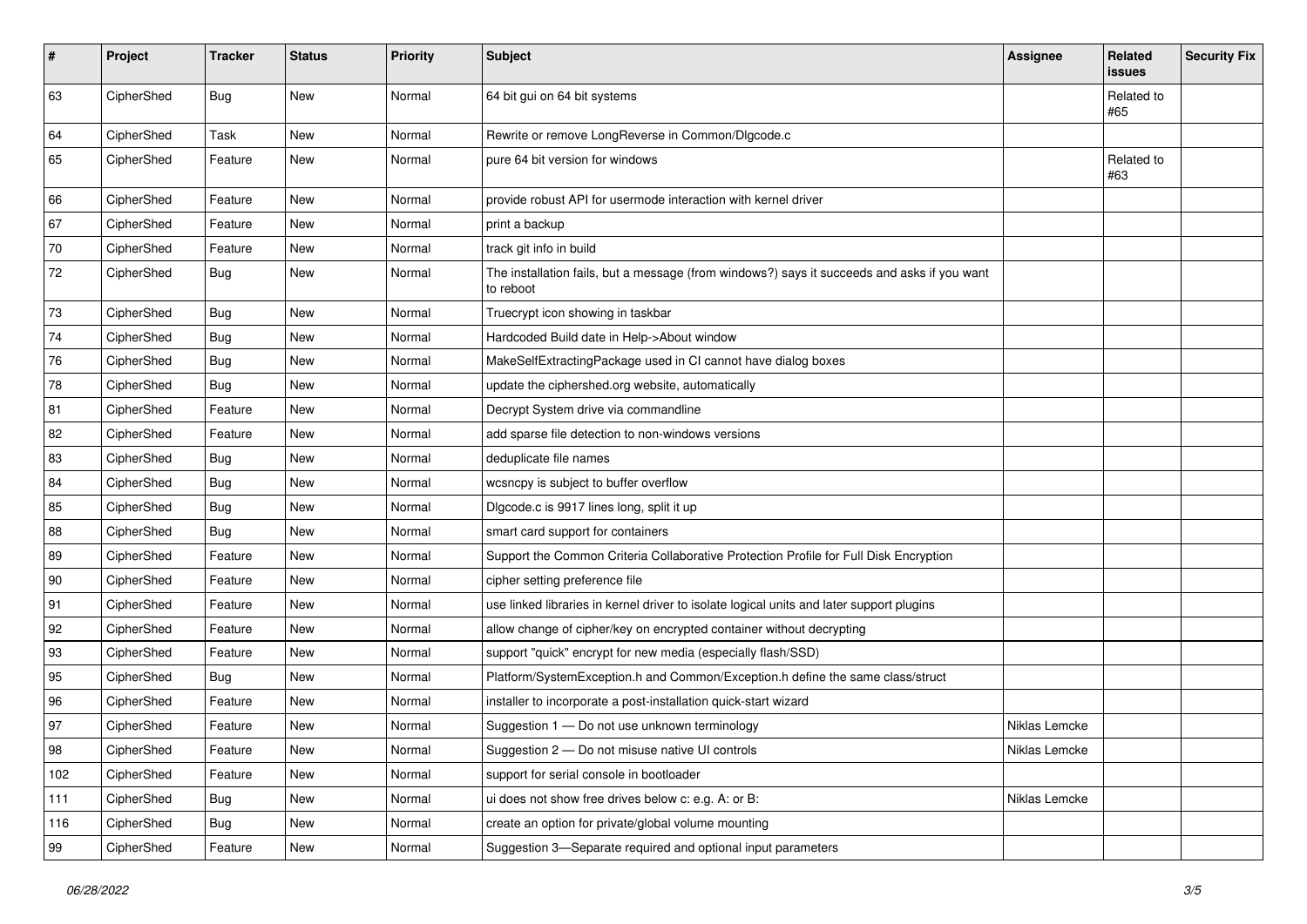| #   | Project    | <b>Tracker</b> | <b>Status</b> | <b>Priority</b> | <b>Subject</b>                                                                                | <b>Assignee</b> | Related<br>issues | <b>Security Fix</b> |
|-----|------------|----------------|---------------|-----------------|-----------------------------------------------------------------------------------------------|-----------------|-------------------|---------------------|
| 100 | CipherShed | Feature        | New           | Normal          | Suggestion 4-Display the consequences of an action immediately (Immediacy of<br>consequences) |                 |                   |                     |
| 118 | CipherShed | <b>Bug</b>     | <b>New</b>    | Normal          | upgrading truecrpyt fails if truecrypt is pinned to the taskbar                               |                 |                   |                     |
| 121 | CipherShed | Feature        | New           | Normal          | Support "not" burning CD on encrypting disk operation                                         |                 | Related to<br>#68 |                     |
| 122 | CipherShed | Feature        | New           | Normal          | support key escrow                                                                            |                 | Related to<br>#68 |                     |
| 124 | CipherShed | Feature        | <b>New</b>    | Normal          | investigate switch to FUDforum from phpBB                                                     |                 |                   |                     |
| 114 | CipherShed | Task           | New           | Normal          | Real, unified makefiles                                                                       | Kyle Marek      |                   |                     |
| 123 | CipherShed | Bug            | New           | Normal          | losetup anomaly with OpenSUSE 13.1                                                            |                 |                   |                     |
| 10  | CipherShed | Feature        | <b>New</b>    | Low             | Two-factor Pre-boot-authentication with USB stick and Password                                |                 |                   |                     |
| 11  | CipherShed | Feature        | New           | Low             | Cipher set enablement                                                                         |                 |                   |                     |
| 52  | CipherShed | Feature        | New           | Low             | recovery utility & tools                                                                      |                 | Related to<br>#59 |                     |
| 53  | CipherShed | Feature        | New           | Low             | Portable / non-admin volume browser                                                           |                 |                   |                     |
| 54  | CipherShed | Feature        | <b>New</b>    | Low             | Self Destruct Password                                                                        |                 |                   |                     |
| 56  | CipherShed | Bug            | New           | Low             | FreeBSD support                                                                               |                 |                   |                     |
| 58  | CipherShed | Feature        | New           | Low             | Tablet / Touch screen / non-keyboard boot support                                             |                 |                   |                     |
| 59  | CipherShed | <b>Bug</b>     | <b>New</b>    | Low             | optimized rescue disk                                                                         |                 | Related to<br>#52 |                     |
| 69  | CipherShed | Feature        | New           | Low             | integration test: mounting and sharing volumes                                                |                 |                   |                     |
| 75  | CipherShed | Feature        | New           | Low             | code coverage - ConvertUTF.c                                                                  |                 |                   |                     |
| 79  | CipherShed | Feature        | New           | Low             | document a list of file systems compatible with Hidden Volume usage                           |                 |                   |                     |
| 80  | CipherShed | <b>Bug</b>     | New           | Low             | TEST CASE: ubuntu 14 GUI install                                                              |                 |                   |                     |
| 87  | CipherShed | Feature        | <b>New</b>    | Low             | support multiple hidden volumes                                                               |                 |                   |                     |
| 103 | CipherShed | Task           | New           | Low             | <b>Const Correctness</b>                                                                      |                 |                   |                     |
| 106 | CipherShed | Task           | <b>New</b>    | Low             | Disable GitHub issue tracker                                                                  |                 |                   |                     |
| 22  | CipherShed | <b>Bug</b>     | In Progress   | High            | Change name of software for "1.0" release.                                                    | Jason Pyeron    |                   |                     |
| 12  | CipherShed | Task           | In Progress   | Normal          | <b>Write Documentation</b>                                                                    | Eugene Wang     | Related to<br>#15 |                     |
| 51  | CipherShed | <b>Bug</b>     | In Progress   | Normal          | <b>GUID Partition Table (GPT)</b>                                                             | Jason Pyeron    | Related to<br>#55 |                     |
| 55  | CipherShed | Bug            | In Progress   | Normal          | Unified Extensible Firmware Interface (UEFI)                                                  | Jason Pyeron    | Related to<br>#51 |                     |
| 119 | CipherShed | <b>Bug</b>     | Resolved      | Immediate       | DLL side loading attack vulnerability                                                         | Jason Pyeron    |                   |                     |